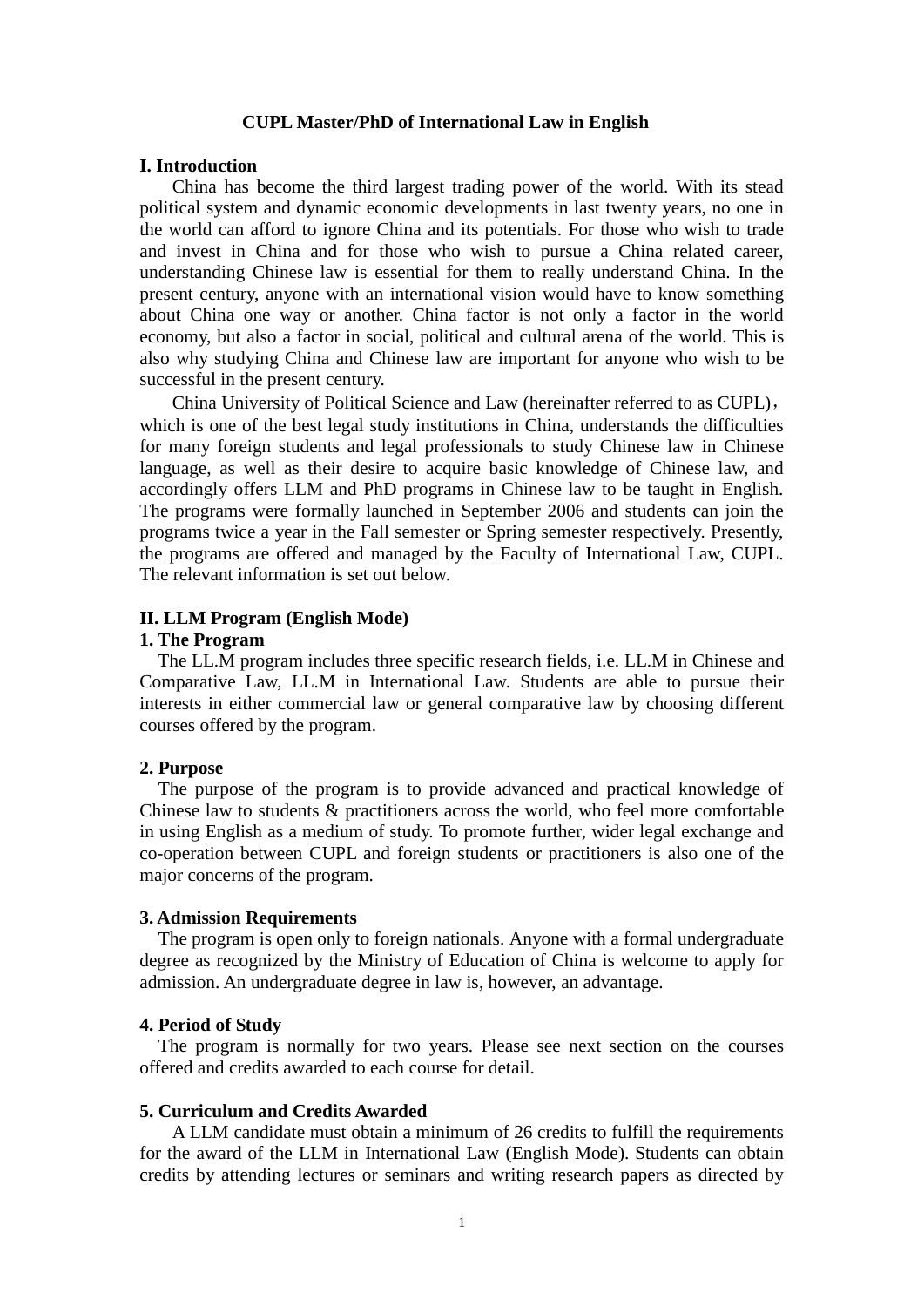their supervisor. The credits for each course offered by the program are set out as follows:

1) Compulsory subjects (2 credits each, 12 credits in total)

| $\triangleright$ Introduction to Chinese Law  | 36 contact hours |
|-----------------------------------------------|------------------|
| $\triangleright$ Legal Research and Writing   | 36 contact hours |
| $\triangleright$ International Trade Law      | 36 contact hours |
| $\triangleright$ International Investment Law | 36 contact hours |
| $\triangleright$ Public International Law     | 36 contact hours |
| $\triangleright$ Private International Law    | 36 contact hours |

2) Optional subjects (2 credits each, optional courses offered each term may be adjusted depending on the availability of lecturers)

| ➤                     | Human Rights in China                          | 36 contact hours |
|-----------------------|------------------------------------------------|------------------|
| ➤                     | Foreign Trade Law of China                     | 36 contact hours |
| ➤                     | Criminal Law and Criminal Procedures           | 36 contact hours |
| ➤                     | Civil Law and Civil Procedures                 | 36 contact hours |
| ➤                     | Company Law of China                           | 36 contact hours |
| ➤                     | Intellectual Property Law of China             | 36 contact hours |
| ➤                     | <b>International Law and Chinese Practices</b> | 36 contact hours |
| ➤                     | China and the Law of WTO                       | 36 contact hours |
| ➤                     | Arbitration Law of China                       | 36 contact hours |
| ➤                     | Maritime Law of China                          | 36 contact hours |
| ➤                     | Securities Law of China                        | 36 contact hours |
| ➤                     | Competition Law of China                       | 36 contact hours |
| $\blacktriangleright$ | Commercial Laws of Mainland China and          |                  |
|                       | Hong Kong in Comparison                        | 36 contact hours |
| ≻                     | <b>Chinese Labor Law</b>                       | 36 contact hours |
| ➤                     | Introduction to the American Legal System      | 36 contact hours |
| ➤                     | <b>International Capital Markets</b>           | 36 contact hours |
| ➤                     | <b>International Business Transactions</b>     | 36 contact hours |
| ➤                     | Family Law of China                            | 36 contact hours |
| ➤                     | Chinese Legal Culture                          | 36 contact hours |
| ➤                     | Tax Law                                        | 36 contact hours |
| ➤                     | <b>International Air Law</b>                   | 36 contact hours |
|                       |                                                |                  |

Students may obtain credits by writing study reports and research papers. During

the course of study, each student must complete at least two study reports and two annual research papers (each carries 1 credit). Students may also attend prescribed

public seminars and be accredited for so doing.

The staff of the Overseas Development Office, Faculty of International Law, will provide advice to each candidate on how to organize his or her study plan.

## **6. Dissertation and Supervision**

A LLM candidate must submit a dissertation of about 30,000 words in length to fulfill the requirements for the LL.M degree. Only those candidates who have acquired minimum credits for graduation and defended their LL.M dissertations successfully in front of an examination panel of three members are eligible for the award of LL.M in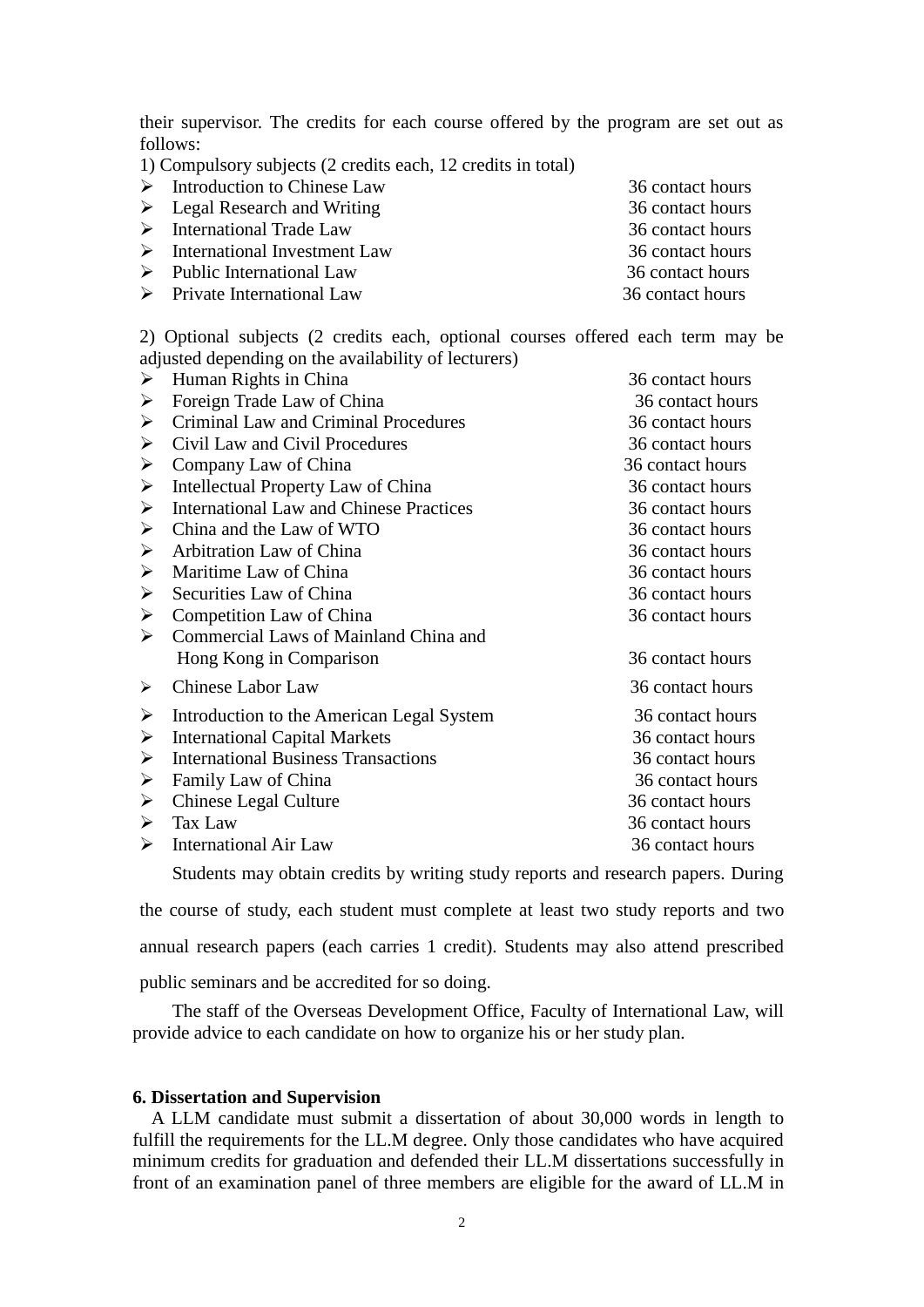International Law. A LL.M candidate will be assigned a supervisor during the course of his/her study, and the supervisor is responsible for guiding the candidate's researches and dissertations.

## **7. Cost of Study**

The total cost for the award of the LLM is RMB87,000, covering the minimum courses (or equivalents) for 26 credits and a LLM dissertation.

### **9. Application for Admission**

See Section IV of this brochure for further information on admission.

## **III. PhD Program (English Mode)**

#### **1. The Program**

The program is formally known as PhD in International Law, majoring in International and Comparative Law. The program welcomes research proposals in a wide range of research areas, such as international law, comparative law, commercial law, human rights law, maritime law, law of WTO, law of the seas, international environmental law, and etc.

# **2. Purpose**

The purpose of the program is to provide advanced academic trainings to candidates who feel more comfortable in using English as a medium of study. To promote advanced and high leveled legal exchange and co-operation between CUPL and foreign students or academics is also one of the major concerns of the program.

#### **3. Admission Requirements**

The program is open only to foreign nationals. The applicant must possess a formal master degree recognized by the Ministry of Education of China, and demonstrate an ability to pursue independent academic researches in the area of study as proposed by him/her. Due consideration will be given to the relevance between the applicant's educational backgrounds and working experiences on one hand, and the proposed research area on the other.

### **4. Period of Study**

A PhD degree normally takes about three years to complete. An extension of time may be available upon the request by the relevant candidate, and the maximum period of study is six years from the date of admission. In case of extension, an extension fee as determined by the program shall apply.

### **5. Curriculum and Credits Awarded**

A PhD candidate must obtain a minimum of 16 credits to fulfill the requirements for the award of the PhD degree. A candidate may obtain credits by attending designated courses and writing research papers as directed by his/her supervisor. The courses offered to PhD students are set out as follows:

| $\triangleright$ Introduction to Chinese Law (compulsory)     | 2 credits, 36 contact hours |
|---------------------------------------------------------------|-----------------------------|
| $\triangleright$ Legal Research and Writing                   | 2 credits, 36 contact hours |
| $\triangleright$ Selected Issues of Public International Law  | 2 credits, 36 contact hours |
| $\triangleright$ Selected Issues of Private International Law | 2 credits, 36 contact hours |